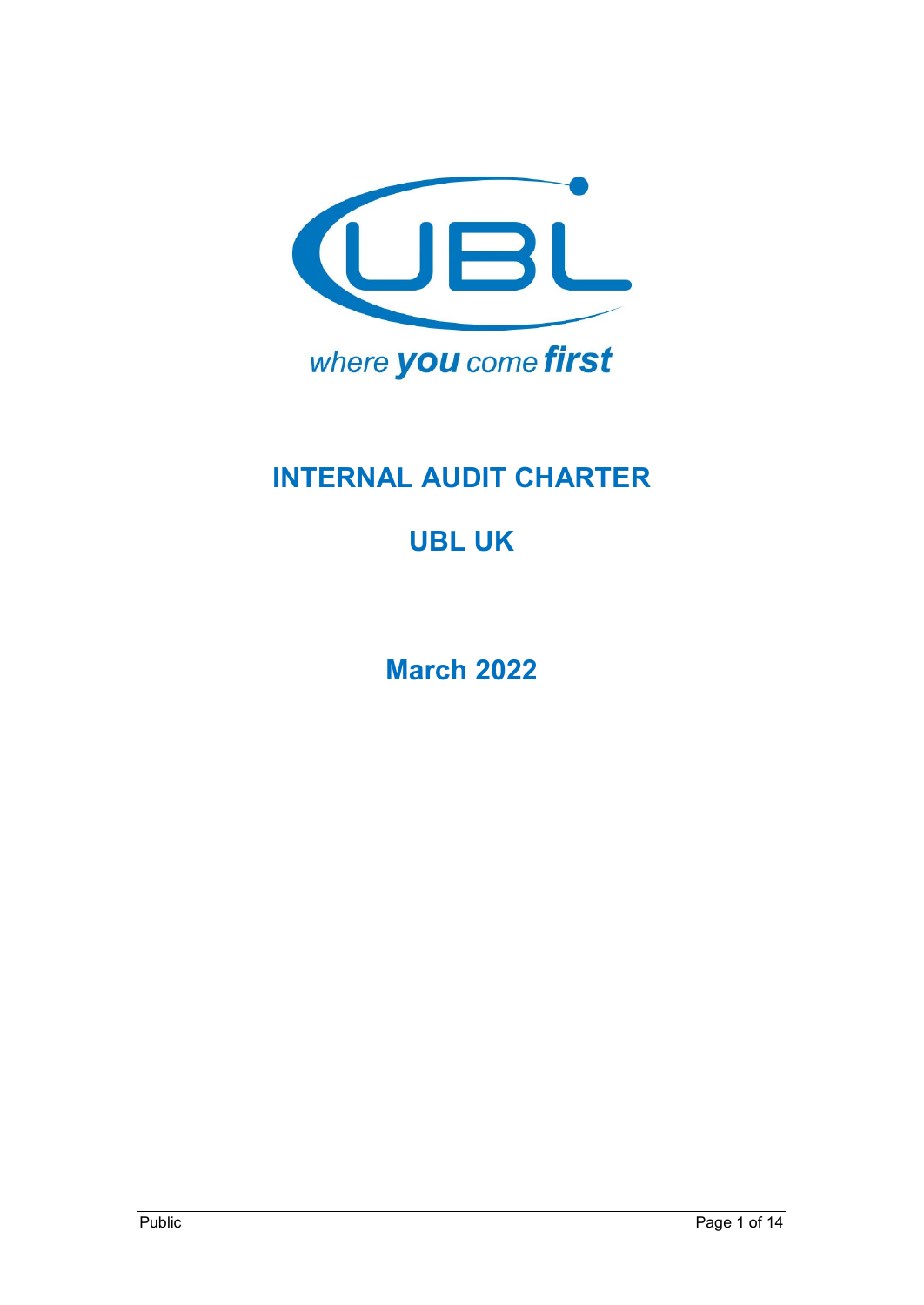## **Version Control**

| <b>Version</b> | <b>Date</b>       | <b>Description</b> | <b>Author(s)</b>   |
|----------------|-------------------|--------------------|--------------------|
| 1.1            | May 2010          | Initial draft      | <b>Alan Clark</b>  |
| 1.2            | October 2012      | Updated            | <b>Toby Varkey</b> |
| 1.3            | August 2014       | Updated            | <b>Toby Varkey</b> |
| 1.4            | August 2016       | Updated            | <b>Toby Varkey</b> |
| 2.0            | <b>June 2019</b>  | Updated            | Panos Gregory      |
| 2.1            | <b>March 2020</b> | Updated            | Panos Gregory      |
| 2.2            | <b>March 2022</b> | Updated            | Panos Gregory      |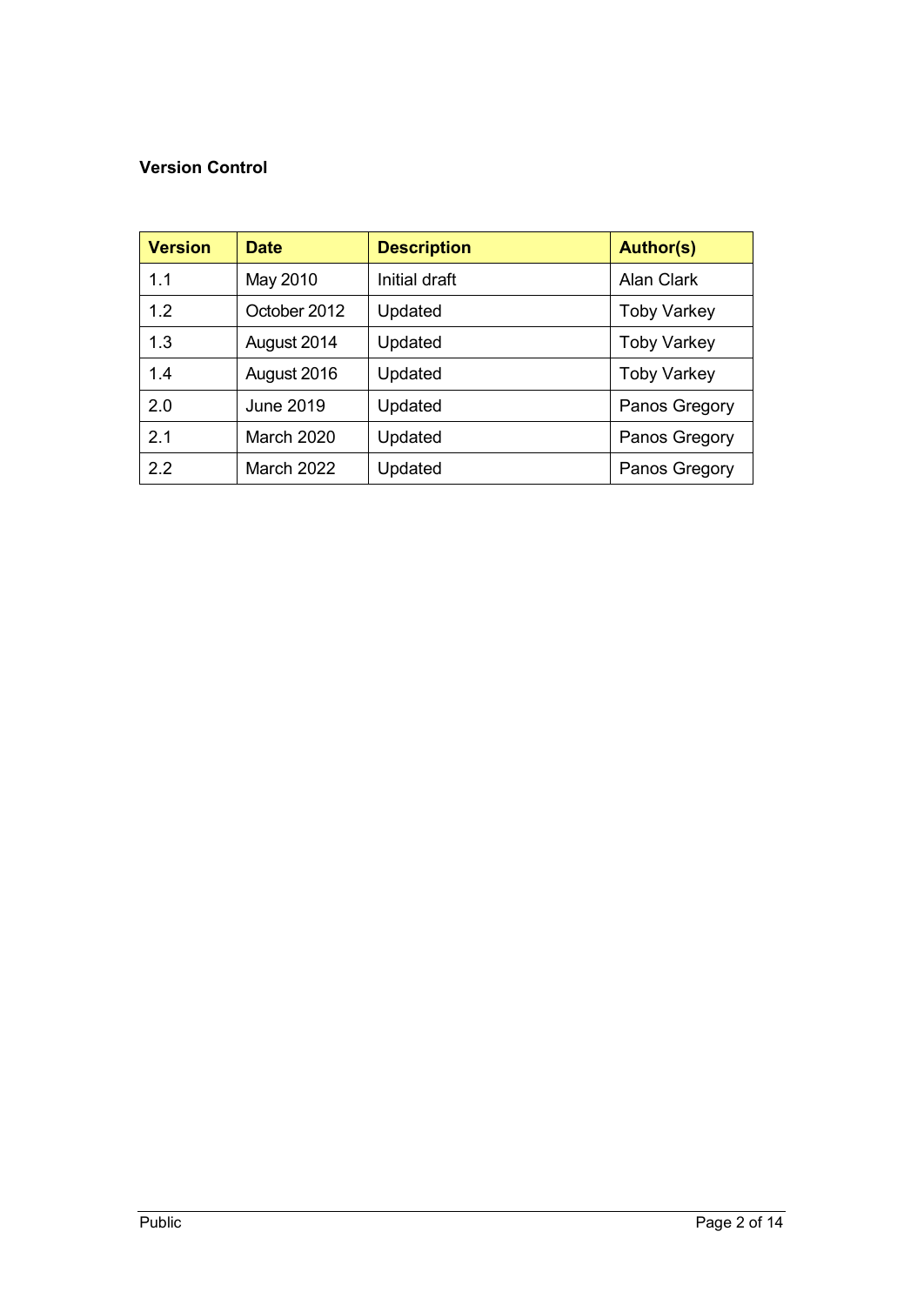#### Contents

| Appendix 1 - Standards for the Professional Practice of Internal Auditing 11 |  |
|------------------------------------------------------------------------------|--|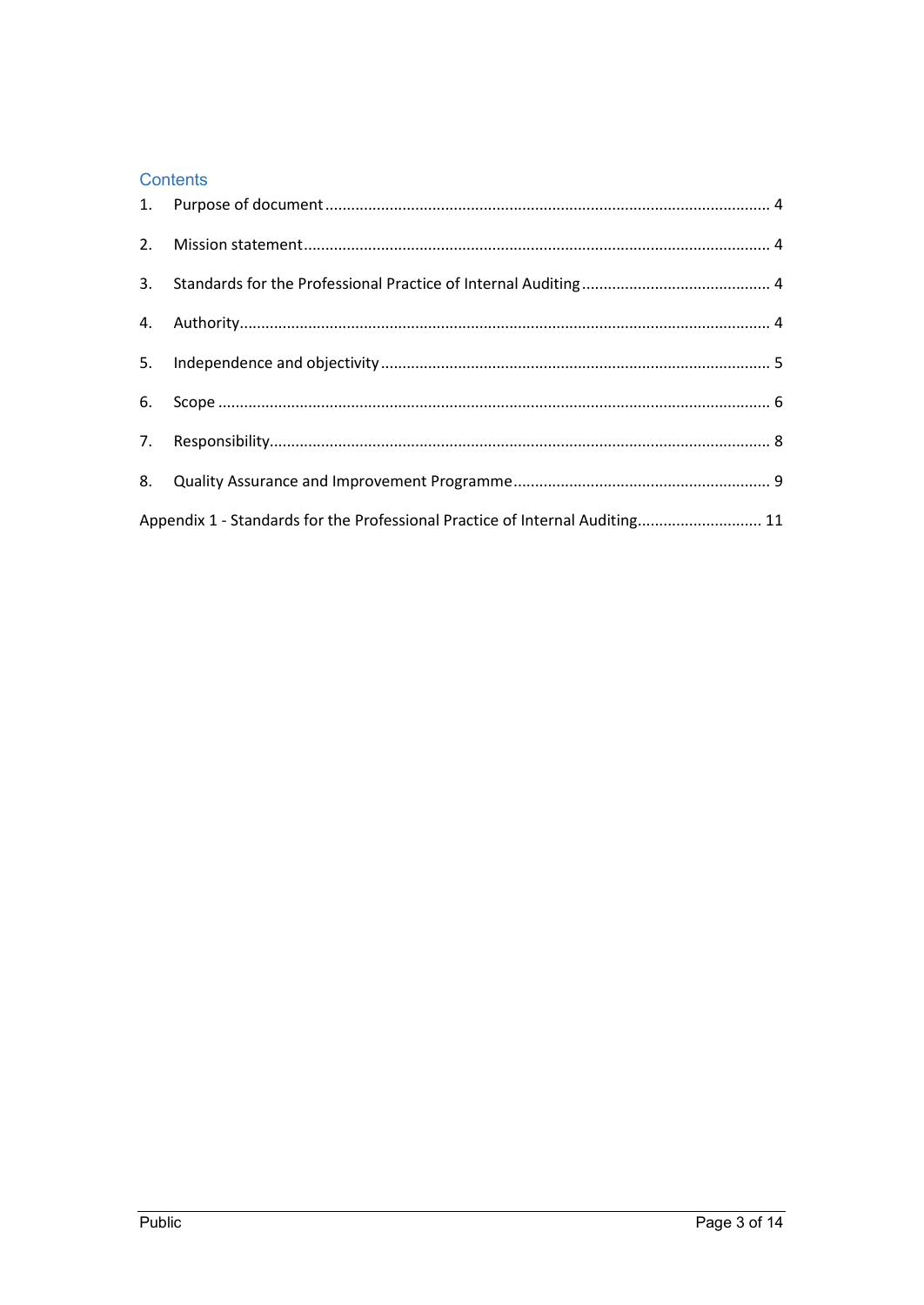## <span id="page-3-0"></span>**1. Purpose of document**

To define the purpose, authority, and responsibility of the internal audit function.

## <span id="page-3-1"></span>**2. Mission statement**

The purpose of UBL UK (the Bank)'s Internal Audit department is to provide independent, objective assurance and consulting services designed to add value and improve the Bank's operations. The mission of internal audit is to enhance and protect organisational value by providing risk-based and objective assurance, advice, and insight. The internal audit department helps the Bank accomplish its objectives by bringing a systematic, disciplined approach to evaluate and improve the effectiveness of governance, risk management, and control processes.

## <span id="page-3-2"></span>**3. Standards for the Professional Practice of Internal Auditing**

The Internal Audit department will govern itself by adherence to the mandatory elements of The Institute of Internal Auditors' International Professional Practices Framework, including the Core Principles for the Professional Practice of Internal Auditing, the Code of Ethics, the International Standards for the Professional Practice of Internal Auditing, and the Definition of Internal Auditing. The Head of Internal Audit will report periodically to senior management and the Board Audit Committee regarding the Internal Audit department's conformance to the Code of Ethics and the Standards.

## <span id="page-3-3"></span>**4. Authority**

The Head of Internal Audit (HIA) will report functionally to the Board Audit Committee and administratively to the chief executive officer. To establish, maintain, and assure that the internal audit department has sufficient authority to fulfil its duties, the Board Audit Committee will:

- Approve the Internal Audit department's charter.
- Approve the risk-based internal audit plan.
- Approve the Internal Audit department's budget and resource plan.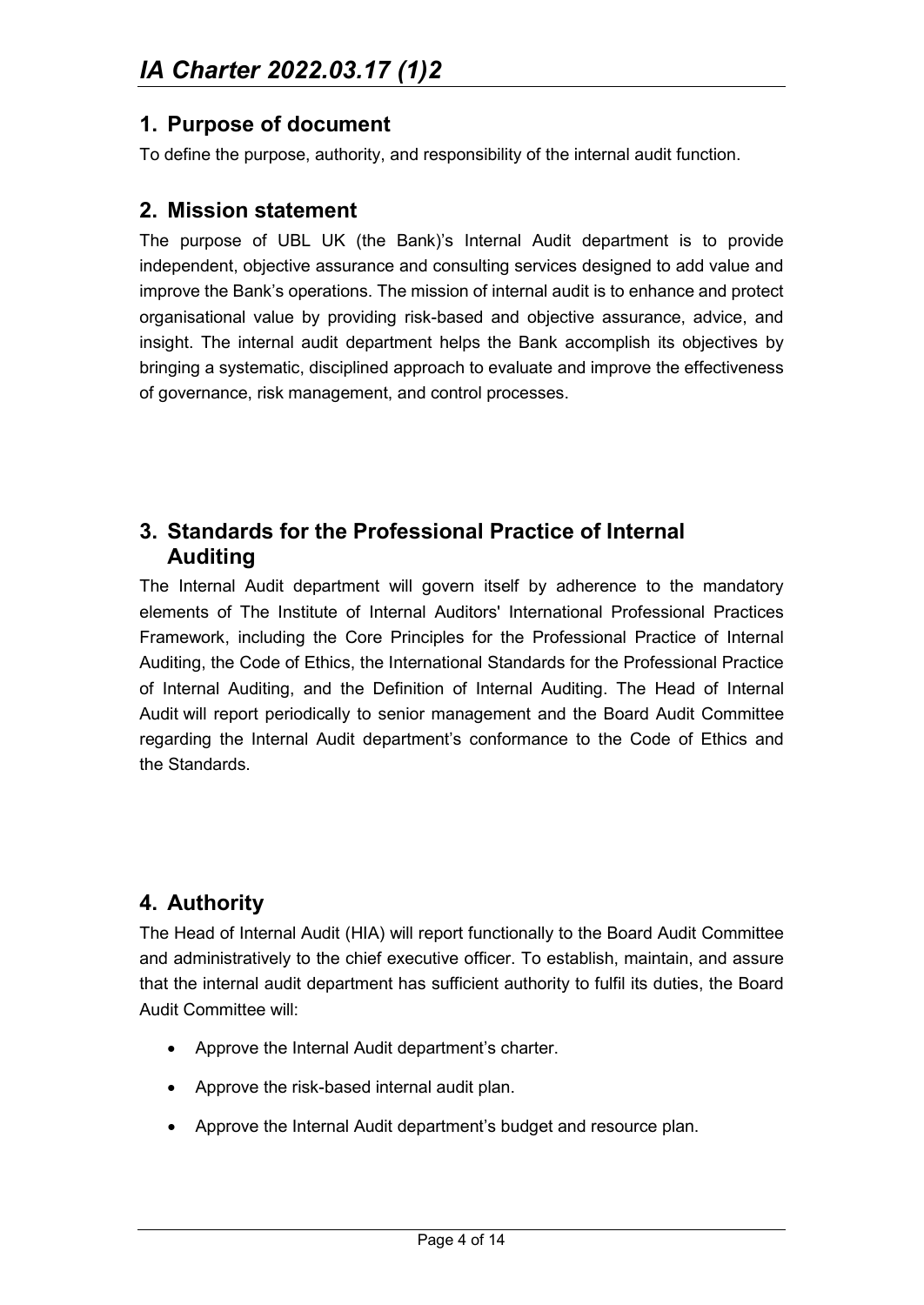- Receive communications from the Head of Internal Audit on the Internal Audit department's performance relative to its plan and other matters.
- Approve decisions regarding the appointment and removal of the Head of Internal Audit.
- Approve the remuneration of the Head of Internal Audit.
- Make appropriate inquiries of management and the Head of Internal Audit to determine whether there is inappropriate scope or resource limitations.

The Head of Internal Audit will have unrestricted access to, and communicate and interact directly with, the Board Audit Committee, including in private meetings without management present.

The Board Audit Committee authorises the Internal Audit department to:

- Have full, free, and unrestricted access to all functions, records, property, and personnel pertinent to carrying out any engagement, subject to accountability for confidentiality and safeguarding of records and information.
- Allocate resources, set frequencies, select subjects, determine scopes of work, apply techniques required to accomplish audit objectives, and issue reports.
- Obtain assistance from the necessary personnel of the Bank, as well as other specialised services from within or outside the Bank, in order to complete the engagement.

## <span id="page-4-0"></span>**5. Independence and objectivity**

The Head of Internal Audit will ensure that the Internal Audit department remains free from all conditions that threaten the ability of internal auditors to carry out their responsibilities in an unbiased manner, including matters of audit selection, scope, procedures, frequency, timing, and report content. If the Head of Internal Audit determines that independence or objectivity may be impaired in fact or appearance, the details of impairment will be disclosed to appropriate parties.

Internal auditors will maintain an unbiased mental attitude that allows them to perform engagements objectively and in such a manner that they believe in their work product, that no quality compromises are made, and that they do not subordinate their judgment on audit matters to others.

Internal auditors will have no direct operational responsibility or authority over any of the activities audited. Accordingly, internal auditors will not implement internal controls,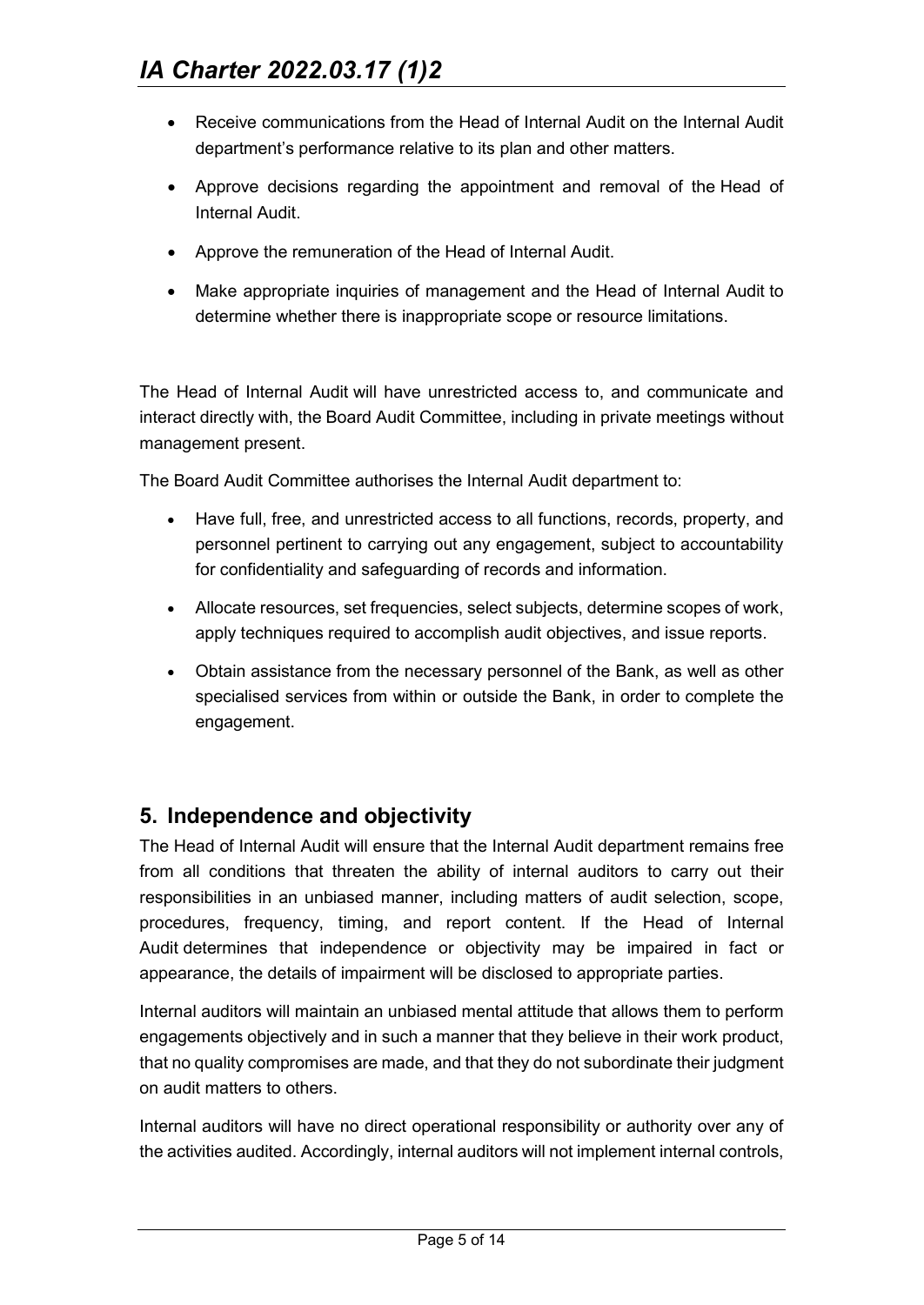develop procedures, install systems, prepare records, or engage in any other activity that may impair their judgment, including:

- Assessing specific operations for which they had responsibility within the previous year.
- Performing any operational duties for the Bank.
- Initiating or approving transactions external to the internal audit department.
- Directing the activities of any Bank employee not employed by the internal audit department, except to the extent that such employees have been appropriately assigned to auditing teams or to otherwise assist internal auditors.

Where the Head of Internal Audit has or is expected to have roles and/or responsibilities that fall outside of internal auditing, safeguards will be established to limit impairments to independence or objectivity.

Internal auditors will:

- Disclose any impairment of independence or objectivity, in fact, or appearance, to appropriate parties.
- Exhibit professional objectivity in gathering, evaluating, and communicating information about the activity or process being examined.
- Make balanced assessments of all available and relevant facts and circumstances.
- Take necessary precautions to avoid being unduly influenced by their own interests or by others in forming judgments.

The Head of Internal audit will confirm to the Board Audit Committee, at least annually, the organisational independence of the Internal Audit department.

The Head of Internal Audit will disclose to the Board Audit Committee any interference and related implications in determining the scope of internal auditing, performing work, and/or communicating results.

## <span id="page-5-0"></span>**6. Scope**

The scope of Internal Audit activities encompasses, but is not limited to, objective examinations of evidence for the purpose of providing independent assessments to the Boards Audit Committee, management, and outside parties on the adequacy and effectiveness of governance, risk management, and control processes for the Bank. Internal audit assessments include evaluating whether: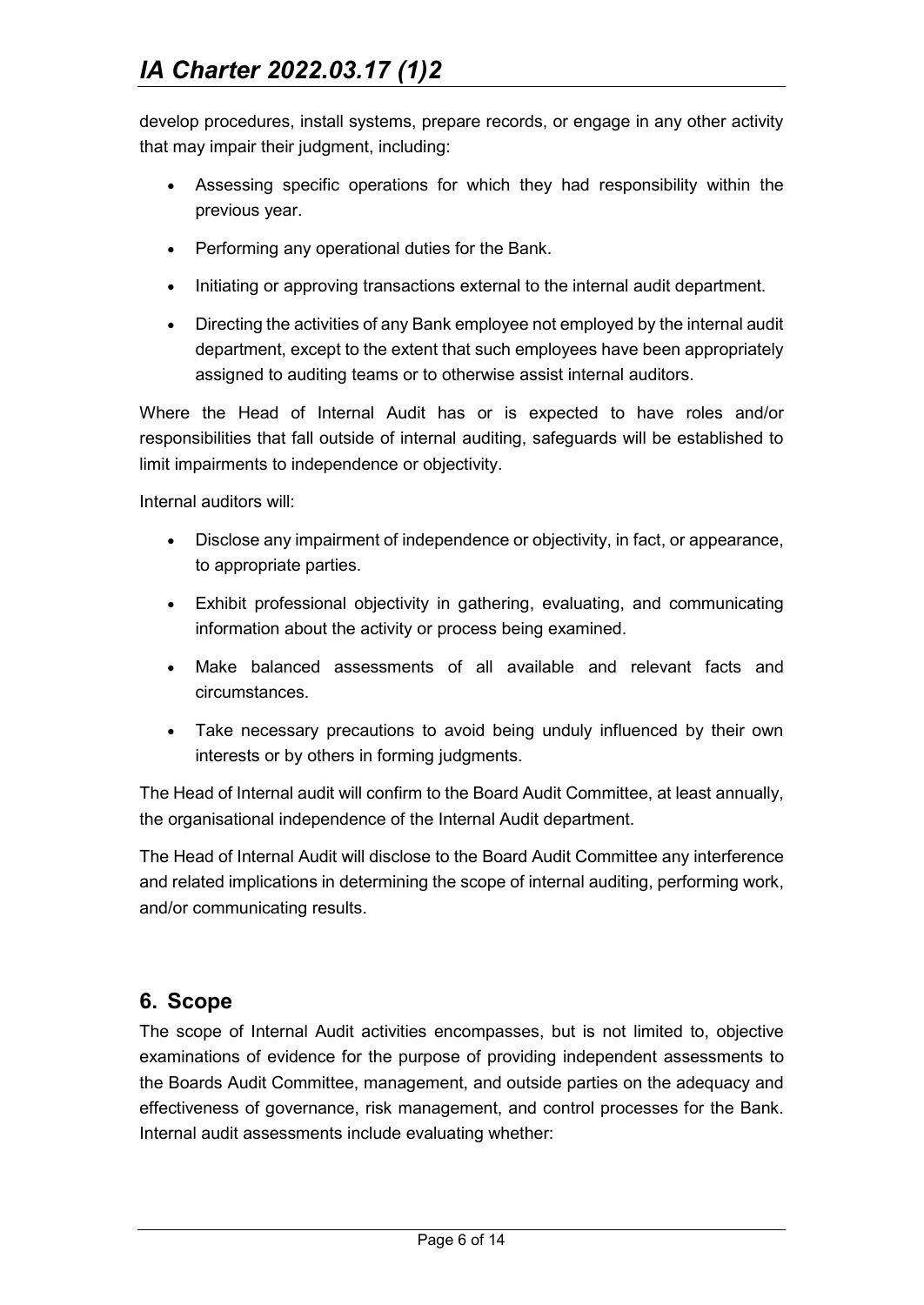- Risks relating to the achievement of the Bank's strategic objectives are appropriately identified and managed.
- The actions of the Bank's officers, directors, employees, and contractors are in compliance with the Bank's policies, procedures, and applicable laws, regulations, and governance standards.
- The results of operations or programs are consistent with established goals and objectives.
- Operations or programs are being carried out effectively and efficiently.
- Established processes and systems enable compliance with the policies, procedures, laws, and regulations that could significantly impact the Bank.
- Information and the means used to identify, measure, analyse, classify, and report such information is reliable and have integrity.
- Resources and assets are acquired economically, used efficiently, and protected adequately.

The Head of Internal Audit will report periodically to senior management and the Board Audit Committee (BAC) regarding:

- The Internal Audit department's purpose, authority, and responsibility.
- The Internal Audit department's plan and its performance relative to its plan.
- The Internal Audit department's conformance with The IIA's Code of Ethics and *Standards* and action plans to address any significant conformance issues.
- Significant risk exposures and control issues, including fraud risks, governance issues, and other matters requiring the attention of, or requested by, the audit committee.
- Results of audit engagements or other activities.
- Resource requirements.
- Any response to risk by management that may be unacceptable to the Bank.

The Head of Internal Audit also coordinates activities, where possible, and considers relying upon the work of other internal and external assurance and consulting service providers as needed. The Internal Audit department may perform advisory and related client service activities, the nature, and scope of which will be agreed with the client provided the Internal Audit department does not assume management responsibility.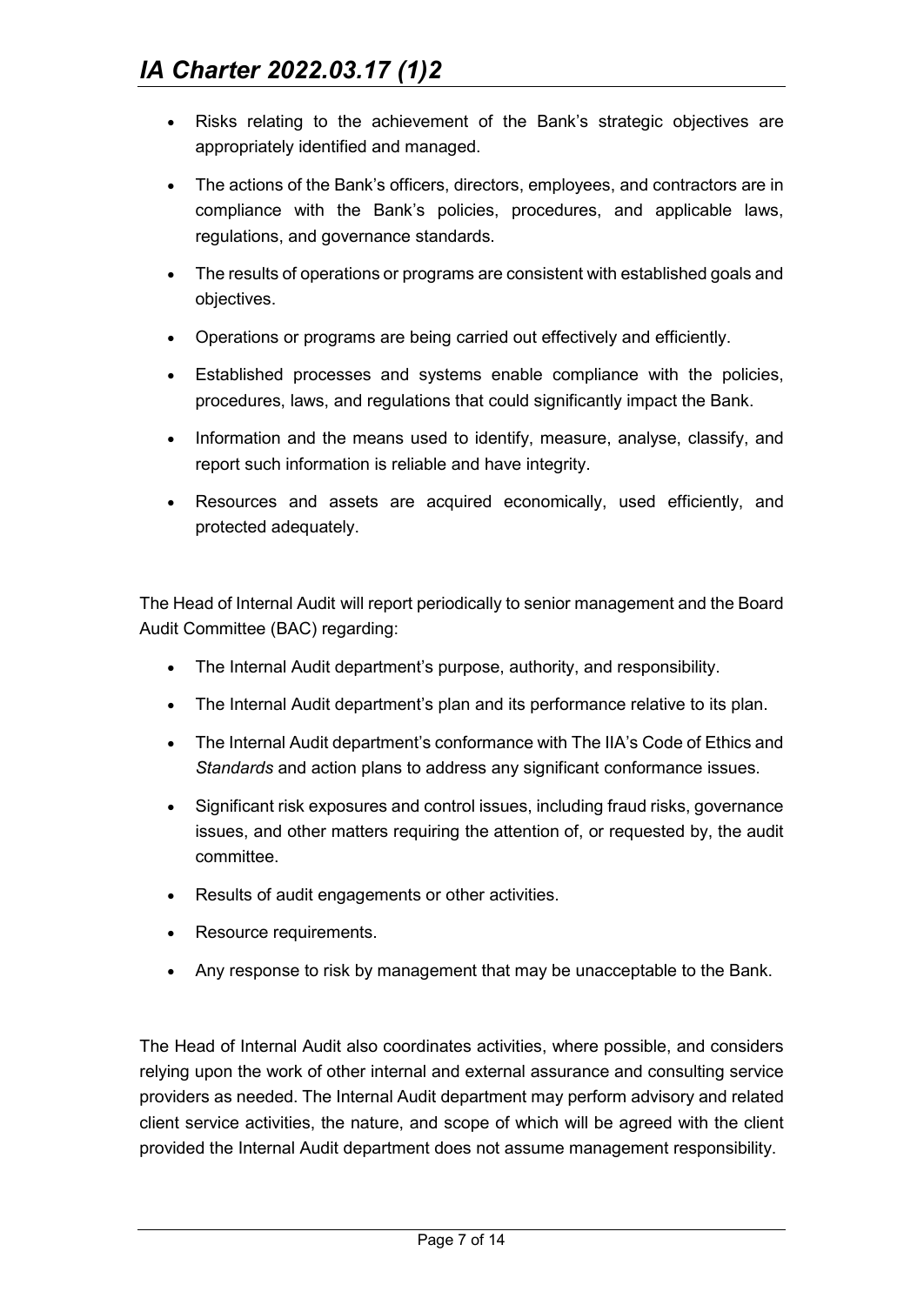Opportunities for improving the efficiency of governance, risk management, and control processes may be identified during engagements. These opportunities will be communicated to the appropriate level of management.

Internal Audit's scope is unrestricted and covers all the Bank's operations. It will cover all systems, projects, key corporate changes, and functional units.

Internal Audit will review the skills necessary to adequately review a particular function and will obtain specialist audit resources if required.

The higher-level controls exercised by the senior management and the control environment promoted are subject to audit as well as the controls exercised within each system.

Internal Audit will include in its overall scope review of processes around internal governance, corporate management information, risk appetite setting, the risk and control culture, conduct risk, treating customers fairly, and assessment of capital and liquidity risks.

## <span id="page-7-0"></span>**7. Responsibility**

The Head of Internal Audit has the responsibility to:

- a) Submit, at least annually, to senior management and the Board Audit Committee a risk-based internal audit plan for review and approval.
- b) Communicate to senior management and the Board Audit Committee the impact of resource limitations on the internal audit plan.
- c) Review and adjust the internal audit plan, as necessary, in response to changes in the Bank's business, risks, operations, programmes, systems, and controls.
- d) Communicate to senior management and the Board Audit Committee any significant interim changes to the internal audit plan.
- e) Ensure each engagement of the internal audit plan is executed, including the establishment of objectives and scope, the assignment of appropriate and adequately supervised resources, the documentation of work programs and testing results, and the communication of engagement results with applicable conclusions and recommendations to appropriate parties.
- f) Follow up on engagement findings and corrective actions, and report periodically to senior management and the Board Audit Committee any corrective actions not effectively implemented.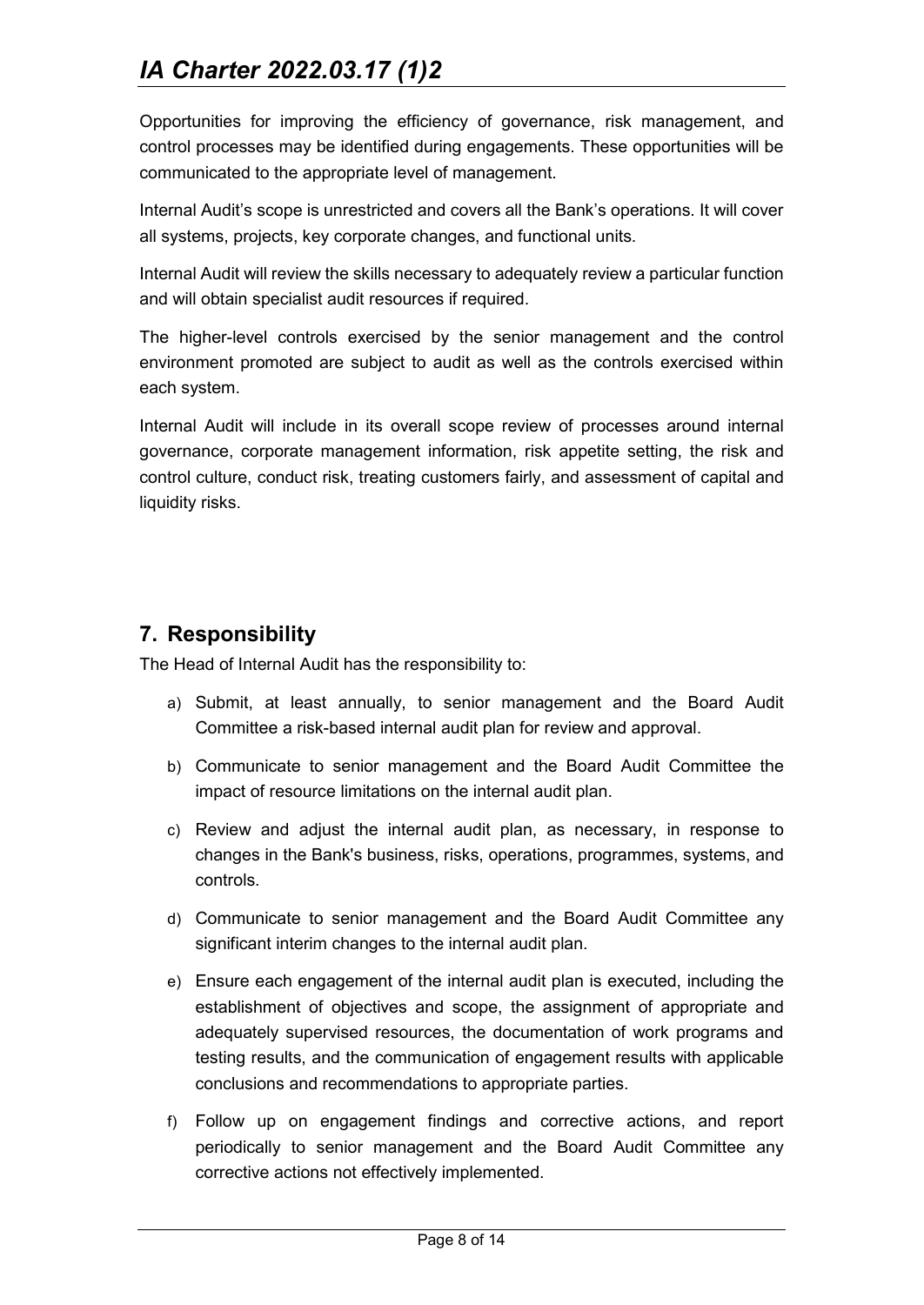- g) Ensure the principles of integrity, objectivity, confidentiality, and competency are applied and upheld.
- h) Ensure the Internal Audit department collectively possesses or obtains the knowledge, skills, and other competencies needed to meet the requirements of the internal audit charter.
- i) Ensure trends and emerging issues that could impact the Bank are considered and communicated to senior management and the Board Audit Committee as appropriate.
- j) Ensure emerging trends and successful practices in internal auditing are considered.
- k) Establish and ensure adherence to policies and procedures designed to guide the Internal Audit department.
- l) Ensure adherence to the Bank's relevant policies and procedures unless such policies and procedures conflict with the Internal Audit charter. Any such conflicts will be resolved or otherwise communicated to senior management and the Board Audit Committee.
- m) Ensure conformance of the Internal Audit department with the Standards, with the following qualifications:
	- If the Internal Audit department is prohibited by law or regulation from conformance with certain parts of the Standards, the Head of Internal Audit will ensure appropriate disclosures and will ensure conformance with all other parts of the Standards.
	- If the Standards are used in conjunction with requirements issued by the regulators, the Head of Internal Audit will ensure that the Internal Audit department conforms with the Standards, even if the Internal Audit department also conforms with the more restrictive requirements of the regulators.

Responsibilities of the BAC are stated in the BAC TOR.

## <span id="page-8-0"></span>**8. Quality Assurance and Improvement Programme**

The Internal Audit Department will maintain a quality assurance and improvement program that covers all aspects of the Internal Audit department. The program will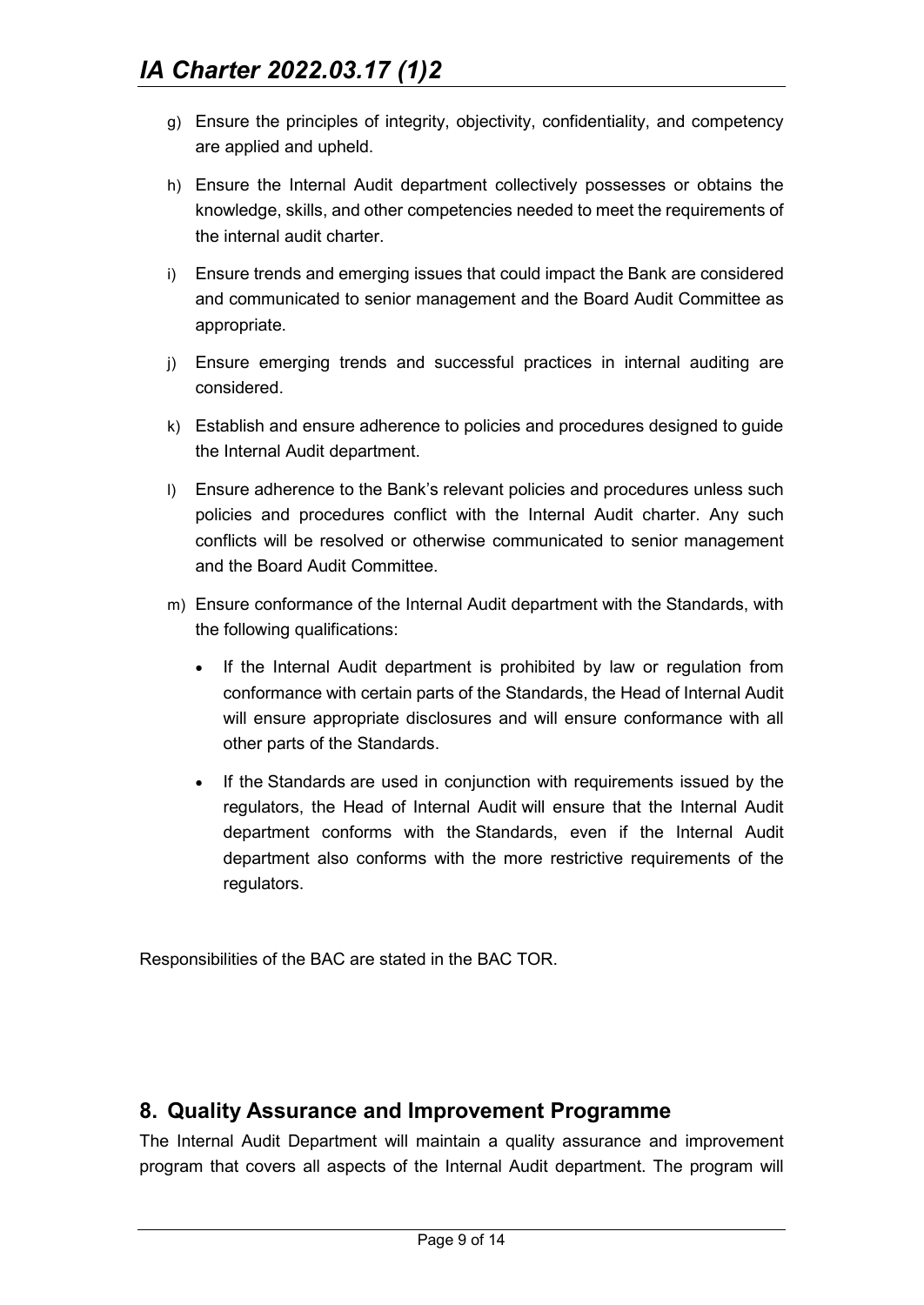include an evaluation of the Internal Audit department's conformance with the Definition of Internal Auditing and the Standards and an evaluation of whether internal auditors apply the Code of Ethics.

The program also assesses the efficiency and effectiveness of the Internal Audit department and identifies opportunities for improvement. The Head of Internal Audit will communicate to senior management and the Board on the Internal Audit department's quality assurance and improvement program, including results of ongoing internal assessments and external assessments conducted at least every five years.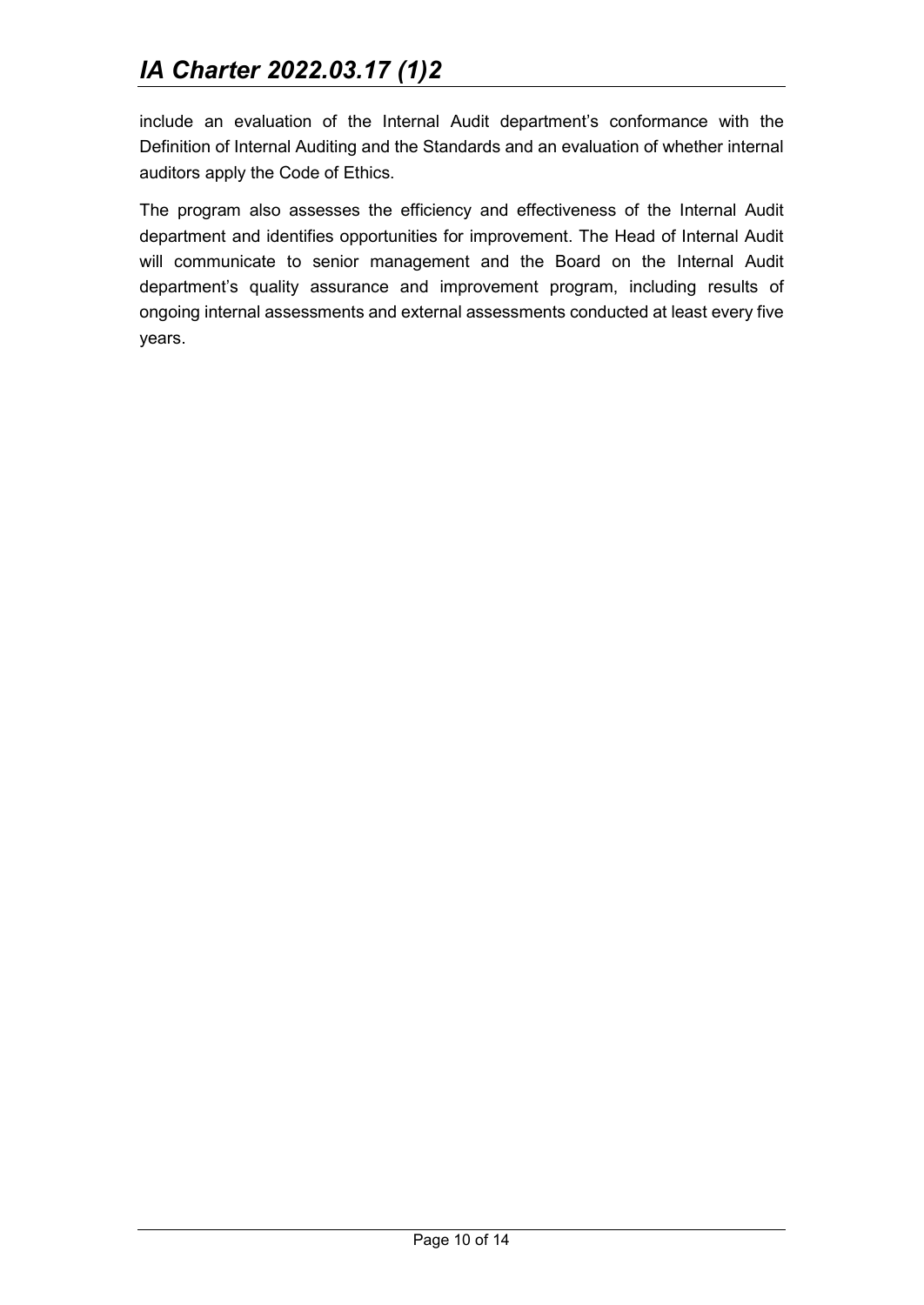# <span id="page-10-0"></span>**Appendix 1 - Standards for the Professional Practice of Internal Auditing**

The IIA requirements are known as the International Professional Practices Framework (IPPF). The mandatory elements of the IPPF are:

- Definition of Internal Auditing
- Core Principles
- Code Of Ethics
- International Standards

#### **A. DEFINITION OF INTERNAL AUDITING**

Internal auditing is an independent, objective assurance and consulting activity designed to add value and improve an organisation's operations. It helps an organisation accomplish its objectives by bringing a systematic, disciplined approach to evaluate and improve the effectiveness of risk management, control, and governance processes.

#### **B. CORE PRINCIPLES**

The core principles articulate internal audit effectiveness and they should all be present and operating effectively.

- 1. Demonstrates integrity.
- 2. Demonstrates competence and due professional care.
- 3. Is objective and free from undue influence (independent).
- 4. Aligns with the strategies, objectives, and risks of the organization.
- 5. Is appropriately positioned and adequately resourced.
- 6. Demonstrates quality and continuous improvement.
- 7. Communicates effectively.
- 8. Provides risk-based assurance.
- 9. Is insightful, proactive, and future-focused.
- 10. Promotes organisational improvement.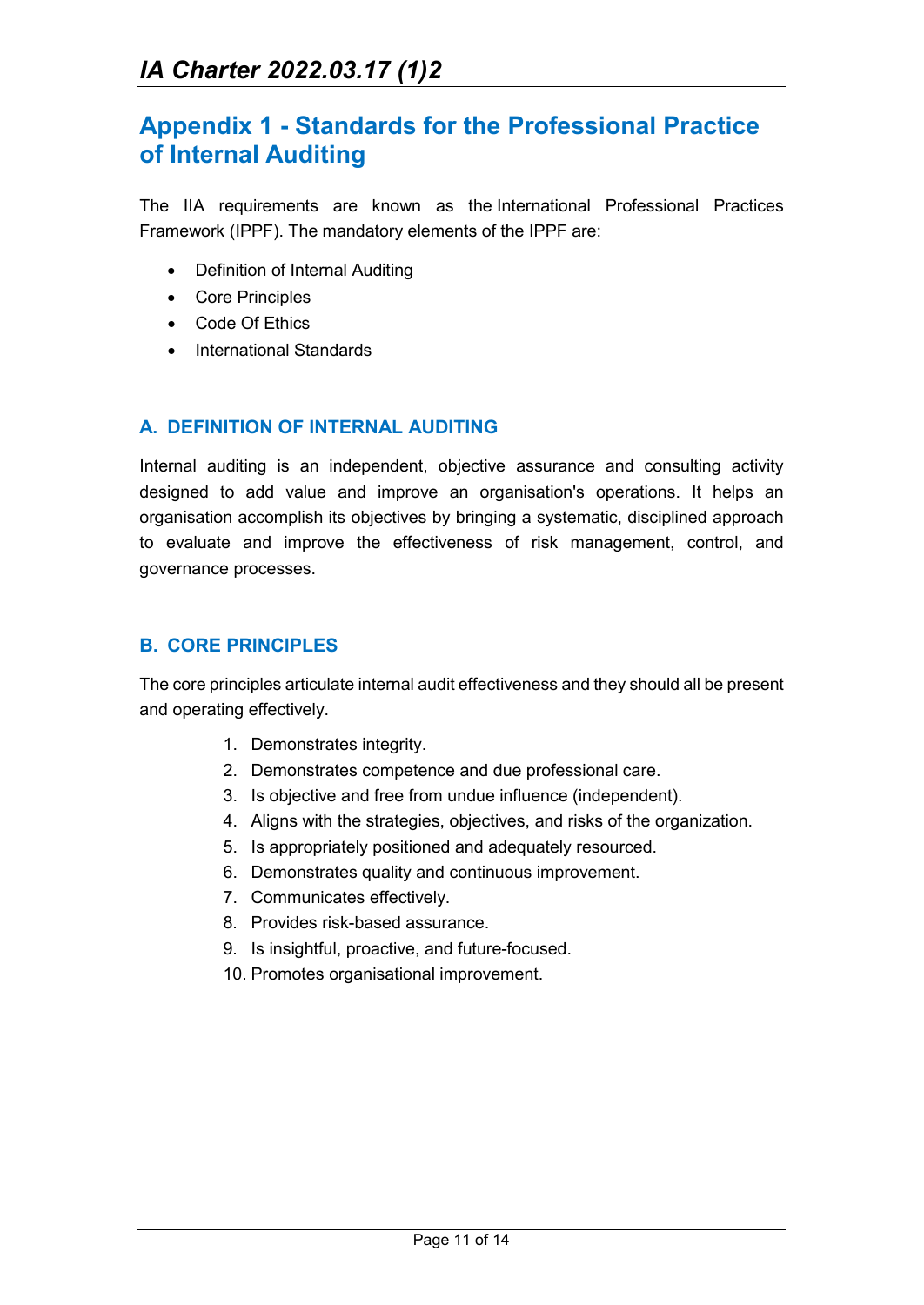## **C. CODE OF ETHICS**

#### *1. Integrity Principle*

The integrity of internal auditors establishes trust and thus provides the basis for reliance on their judgement.

Rules of Conduct

Internal auditors:

- 1.1 Shall perform their work with honesty, diligence and responsibility.
- 1.2 Shall observe the law and make disclosures expected by the law and the profession.
- 1.3 Shall not knowingly be a party to any illegal activity, or engage in acts that are discreditable to the profession of internal auditing or to the organisation.
- 1.4 Shall respect and contribute to the legitimate and ethical objectives of the organisation.

#### *2. Objectivity Principle*

Internal auditors exhibit the highest level of professional objectivity in gathering, evaluating, and communicating information about the activity or process being examined. Internal auditors make a balanced assessment of all the relevant circumstances and are not unduly influenced by their own interests or by others in forming judgements.

Rules of Conduct

#### Internal auditors:

2.1 Shall not participate in any activity or relationship that may impair or be presumed to impair their unbiased assessment. This participation includes those activities or relationships that may be in conflict with the interests of the organisation.

2.2 Shall not accept anything that may impair or be presumed to impair their professional judgement.

2.3 Shall disclose all material facts known to them that, if not disclosed, may distort the reporting of activities under review.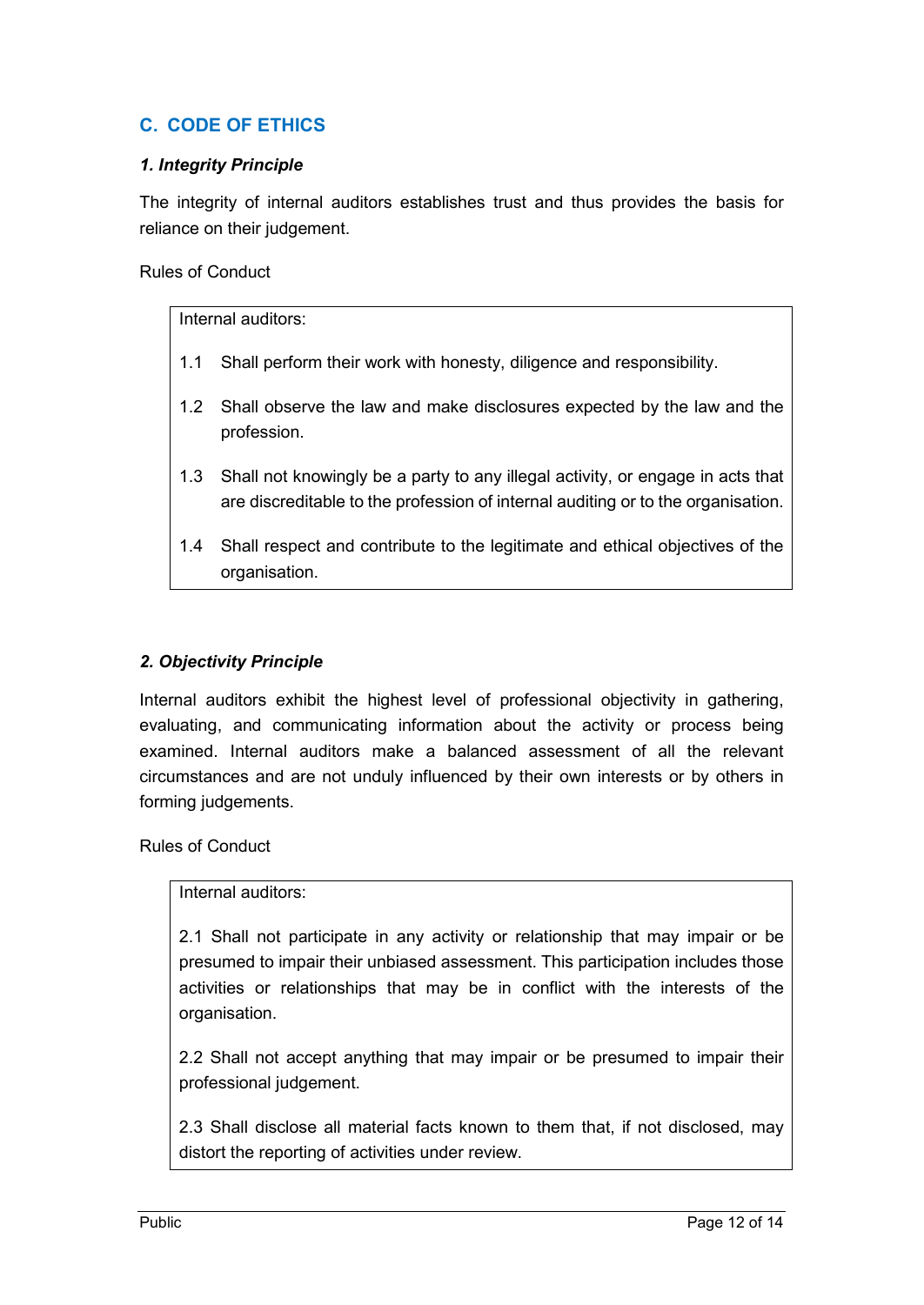#### *3. Confidentiality Principle*

Principle Internal auditors respect the value and ownership of information they receive and do not disclose information without appropriate authority unless there is a legal or professional obligation to do so.

Rules of Conduct

#### Internal auditors:

3.1 Shall be prudent in the use and protection of information acquired in the course of their duties.

3.2 Shall not use information for any personal gain or in any manner that would be contrary to the law or detrimental to the legitimate and ethical objectives of the organisation.

#### *4. Competency Principle*

Internal auditors apply the knowledge, skills and experience needed in the performance of internal auditing services.

Rules of Conduct

#### Internal auditors:

4.1 Shall engage only in those services for which they have the necessary knowledge, skills and experience.

4.2 Shall perform internal auditing services in accordance with the International Standards for the Professional Practice of Internal Auditing.

4.3 Shall continually improve their proficiency and the effectiveness and quality of their services.